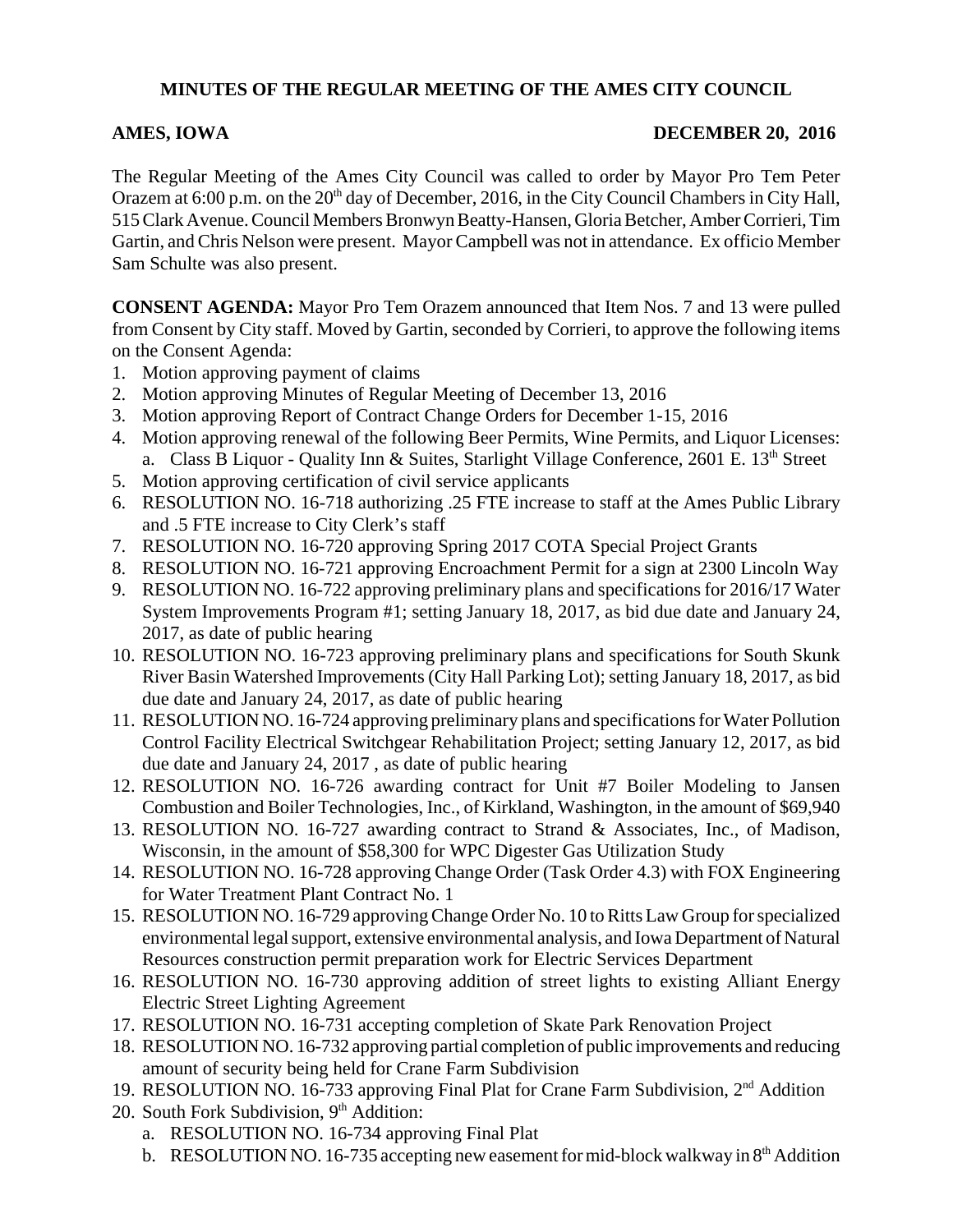c. RESOLUTION NO. 16-736 approving Public Improvements Agreement and accepting financial security for final improvements in previous South Fork Additions

Roll Call Vote: 6-0. Resolutions/Motions declared adopted/approved unanimously, signed by the Mayor, and hereby made a portion of these Minutes.

**PUBLIC FORUM:** Mayor Pro Tem Orazem opened Public Forum.

Tim Johnson,  $622 \ 11<sup>th</sup>$  Street, Ames, addressed the Council regarding the waste of water coming from his property. He explained that 10 gallons of water runs through his sump pump and then into the street every three minutes every single day. He has had a plumber to his house who indicated that the water service line to his house was old and would need to be replaced. He further indicated that if the City knows about it, Mr. Johnson will be made to fix it at his own expense. Mr. Johnson stated that on 10<sup>th</sup> Street, the City replaced this water main a year ago, and when old water lines were found, the homeowners were given completely new lines into their homes at no charge. He had two City employees come to his house, and they were not able to help him. Later on, another employee came to his home, and that person heard very distinctly that water was running in the house. Mr. Johnson then received a letter from the City that he had 14 days to fix the water line and that the City was not responsible. The letter advised him that if the water line was not fixed within 14 days, the City would then turn off his water. He felt the City and residents need to come to some type of cooperative agreement when this type of problem is encountered. Mr. Johnson reported that when tallied up, the leaking of water in his house equates to \$13,000 worth of wasted water per year. The City should have an interest in fixing this type of water leakage, and he said this is a perfect opportunity for the City to work with residents to come to some resolution.

No one else came forward to speak, and Mayor Pro Tem Orazem closed Public Forum.

**2016 COMPREHENSIVE ANNUAL FINANCIAL REPORT:** Tina Stanley, Assistant Finance Director, reported that the City is required by the *Iowa Code* to publish a complete set of audited financial statements presented with generally accepted accounting principles. These financial statements are referred to as the Comprehensive Annual Financial Report (CAFR). She reviewed the purposes of the Report.

Ms. Stanley reported that Eide Bailly, LLC, Certified Public Accountants, has audited the City's financial statements for the year ended June 30, 2016. The auditor's report was a "clean" opinion with no significant deficiencies noted. Ms. Stanley stated that the City will again receive the GFOA award, which the City has received each year since 1979.

Assistant Finance Director Stanley advised that also included with the report is the management letter that discloses any findings and other issues that came up during the audit.

When being questioned about the City's bond rating by Mayor Pro Tem Orazem, Finance Director Duane Pitcher stated that the AAA rating is the City's target. At this time, at issue is the larger numbers. This is due, in part, to the inclusion of Mary Greeley Medical Center's renovation/new addition; however, funding through the City is not provided to the hospital. In the last bond sale, the market is still looking at the City of Ames right at AAA.

Moved by Beatty-Hansen, seconded by Gartin, to adopt RESOLUTION NO. 16-719 approving the 2016 Comprehensive Annual Financial Report.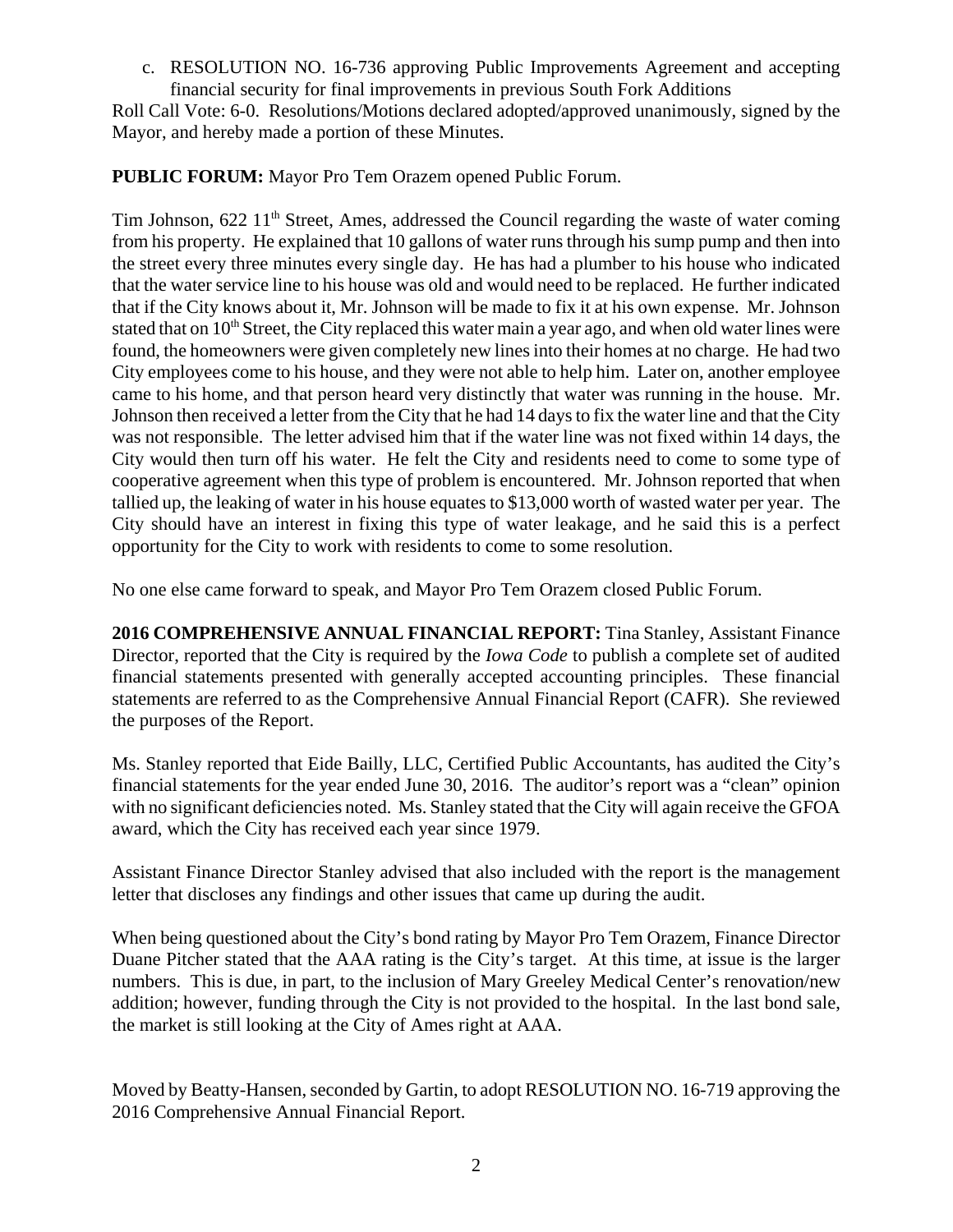Roll Call Vote: 6-0. Resolution declared adopted unanimously, signed by the Mayor, and hereby made a portion of these Minutes.

**2016/17 U.S. HIGHWAY 69 IMPROVEMENTS PROGRAM (SOUTH DUFF AVENUE SAFETY AND ACCESS PROJECT):** Moved by Nelson, seconded by Betcher, to table the award of contract to January 10, 2017, for the 2016/17 U.S. Highway 69 Improvements Program (South Duff Avenue Safety and Access Project).

Vote on Motion: 6-0. Motion declared carried unanimously.

Moved by Betcher, seconded by Nelson, to adopt RESOLUTION NO. 16-725 approving the Addendum to the Iowa Department of Transportation (IDOT) Grant Agreement, thereby extending the grant deadline to the end of calendar year 2017.

Roll Call Vote: 6-0. Resolution declared adopted unanimously, signed by the Mayor, and hereby made a portion of these Minutes.

**ORDINANCE VACATING RIGHT-OF-WAY LOCATED SOUTH OF 2700 LINCOLN WAY AND EAST OF 115 SOUTH SHELDON AVENUE:** Moved by Beatty-Hansen, seconded by Nelson, to pass on second reading an ordinance vacating right-of-way located south of 2700 Lincoln Way and east of 115 South Sheldon Avenue.

Roll Call Vote: 6-0. Motion declared carried unanimously.

**ORDINANCE ALLOWING FOR SUPERVISED TRANSITIONAL HOMES IN RL, RM, RH, UCRM, RLP, FS-RL, FS-RM, F-PRD, S-SMD ZONING DISTRICTS:** Moved by Nelson, seconded by Betcher, to pass on second reading an ordinance allowing for Supervised Transitional Homes in the RL, RM, RH, UCRM, RLP, FS-RL, FS-RM, F-PRD, and S-SMD Zoning Districts. Roll Call Vote: 6-0. Motion declared carried unanimously.

**ORDINANCE REVISING** *MUNICIPAL CODE***, CHAPTER 28, PERTAINING TO NET METERING:** Moved by Betcher, seconded by Nelson, to pass on second reading an ordinance revising the *Municipal Code*, Chapter 28, pertaining to Net Metering. Roll Call Vote: 6-0. Motion declared carried unanimously.

**ORDINANCE REVISING** *MUNICIPAL CODE***, APPENDIX H:** Moved by Betcher, seconded by Nelson, to pass on second reading an ordinance revising *Municipal Code*, Appendix H. Roll Call Vote: 6-0. Motion declared carried unanimously.

**COUNCIL COMMENTS:** Moved by Beatty-Hansen, seconded by Betcher, to refer to staff the letter from Elliot Thompson requesting a zoning text amendment regarding changes to parking regulations in Neighborhood Commercial zoning districts.

Vote on Motion: 6-0. Motion declared carried unanimously.

Moved by Gartin, seconded by Beatty-Hansen, to refer to staff Leadership Ames' request for funding and support for its "Welcome to Ames" signs project. Vote on Motion: 6-0. Motion declared carried unanimously.

Moved by Gartin, seconded by Corrieri, to direct Public Works staff to look into the matter as described by Tim Johnson, residing at  $622\,11^{\text{th}}$  Street, and to provide an update to the Council. Vote on Motion: 6-0. Motion declared carried unanimously.